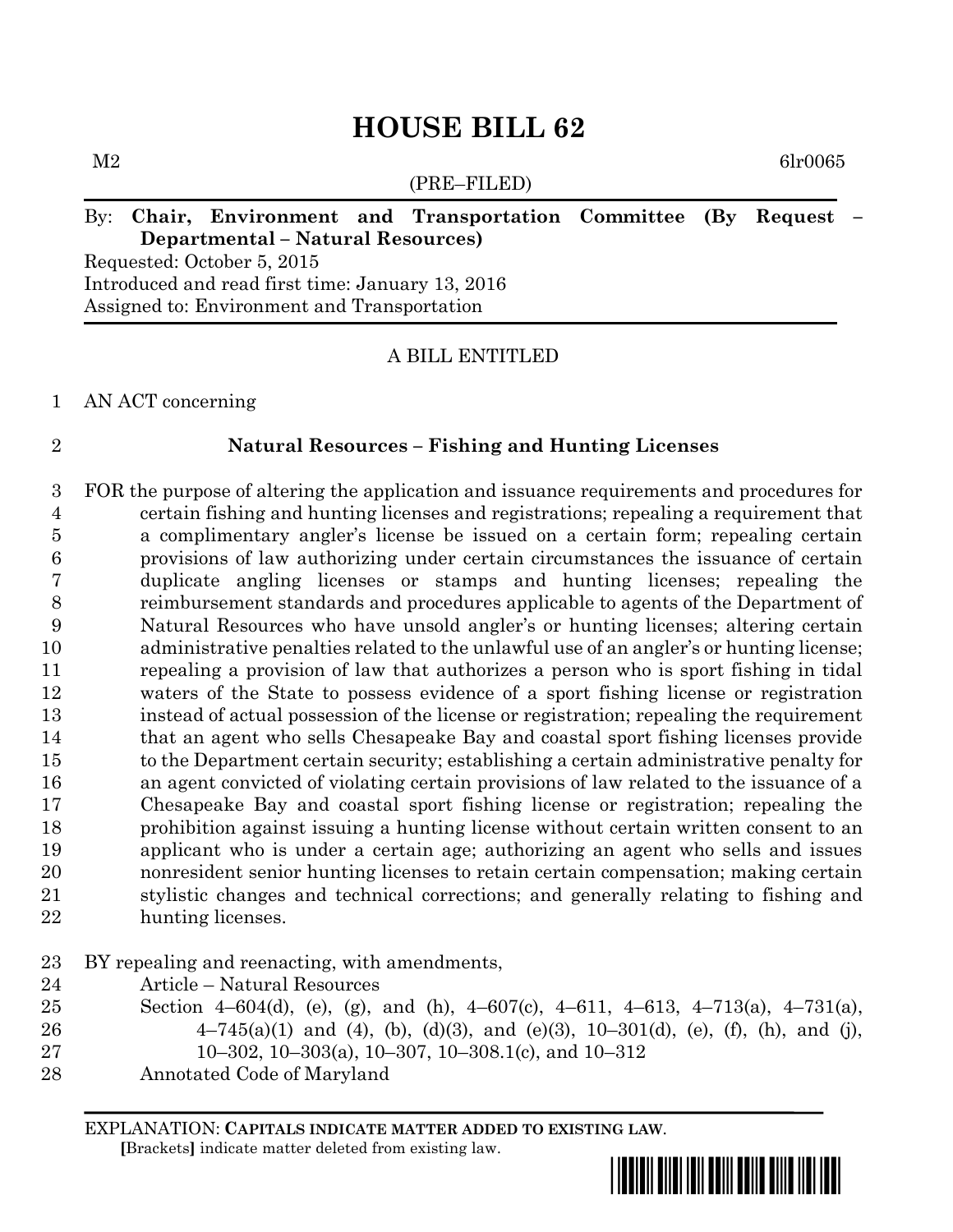|                                    | $\overline{2}$                                                                                                                                                                                                                      | <b>HOUSE BILL 62</b>                                                                                                                                                                                                                                                          |
|------------------------------------|-------------------------------------------------------------------------------------------------------------------------------------------------------------------------------------------------------------------------------------|-------------------------------------------------------------------------------------------------------------------------------------------------------------------------------------------------------------------------------------------------------------------------------|
| $\mathbf{1}$                       |                                                                                                                                                                                                                                     | (2012 Replacement Volume and 2015 Supplement)                                                                                                                                                                                                                                 |
| $\overline{2}$<br>3<br>4<br>5<br>6 | BY repealing<br>Article - Natural Resources<br>Section 4–609, 4–614(d), and 10–305<br>Annotated Code of Maryland<br>(2012 Replacement Volume and 2015 Supplement)                                                                   |                                                                                                                                                                                                                                                                               |
| 7<br>8<br>9<br>10<br>11            | BY repealing and reenacting, without amendments,<br>Article - Natural Resources<br>Section $10-308.1(a)$ and (b)<br>Annotated Code of Maryland<br>(2012 Replacement Volume and 2015 Supplement)                                     |                                                                                                                                                                                                                                                                               |
| 12<br>13                           | SECTION 1. BE IT ENACTED BY THE GENERAL ASSEMBLY OF MARYLAND,<br>That the Laws of Maryland read as follows:                                                                                                                         |                                                                                                                                                                                                                                                                               |
| 14                                 | <b>Article - Natural Resources</b>                                                                                                                                                                                                  |                                                                                                                                                                                                                                                                               |
| 15                                 | $4 - 604.$                                                                                                                                                                                                                          |                                                                                                                                                                                                                                                                               |
| 16<br>17                           | (d)<br>the Department.                                                                                                                                                                                                              | $\left[ \begin{array}{c} 1 \end{array} \right]$<br>A person may apply for an angler's license to any person designated by                                                                                                                                                     |
| 18<br>19                           | supplies.                                                                                                                                                                                                                           | (2)<br>The application shall be on a form the Department prepares and                                                                                                                                                                                                         |
| 20<br>21                           |                                                                                                                                                                                                                                     | The applicant shall fill out, sign and submit the application to the<br>(3)<br>person designated to issue an angler's license.                                                                                                                                                |
| 22<br>$23\,$<br>24<br>$25\,$       | A person may apply by mail A PERSON WHO WISHES TO OBTAIN AN<br>(4)<br>ANGLER'S LICENSE SHALL COMPLETE AND SUBMIT AN APPLICATION TO THE<br>DEPARTMENT OR TO ANY PERSON DESIGNATED BY THE DEPARTMENT TO ISSUE AN<br>ANGLER'S LICENSE. |                                                                                                                                                                                                                                                                               |
| 26<br>$27\,$                       | (e)                                                                                                                                                                                                                                 | An applicant for a license issued under this section shall provide all the<br>(1)<br>information requested by the Department [on forms issued by the Department].                                                                                                             |
| 28<br>29<br>30                     |                                                                                                                                                                                                                                     | The Department shall require an applicant for a license under this<br>(2)<br>section to provide the last four digits of the applicant's Social Security number, if the<br>applicant has a Social Security number.                                                             |
| $31\,$<br>$32\,$<br>$33\,$         | (g)                                                                                                                                                                                                                                 | A person designated to sell an angler's license shall issue the license and<br>collect the fee prescribed in subsection (f) of this section. The Department shall furnish the<br>licenses to the designated persons. An angler's license shall bear the Secretary's facsimile |

signature and the countersignature of the issuing person. The person who issues the license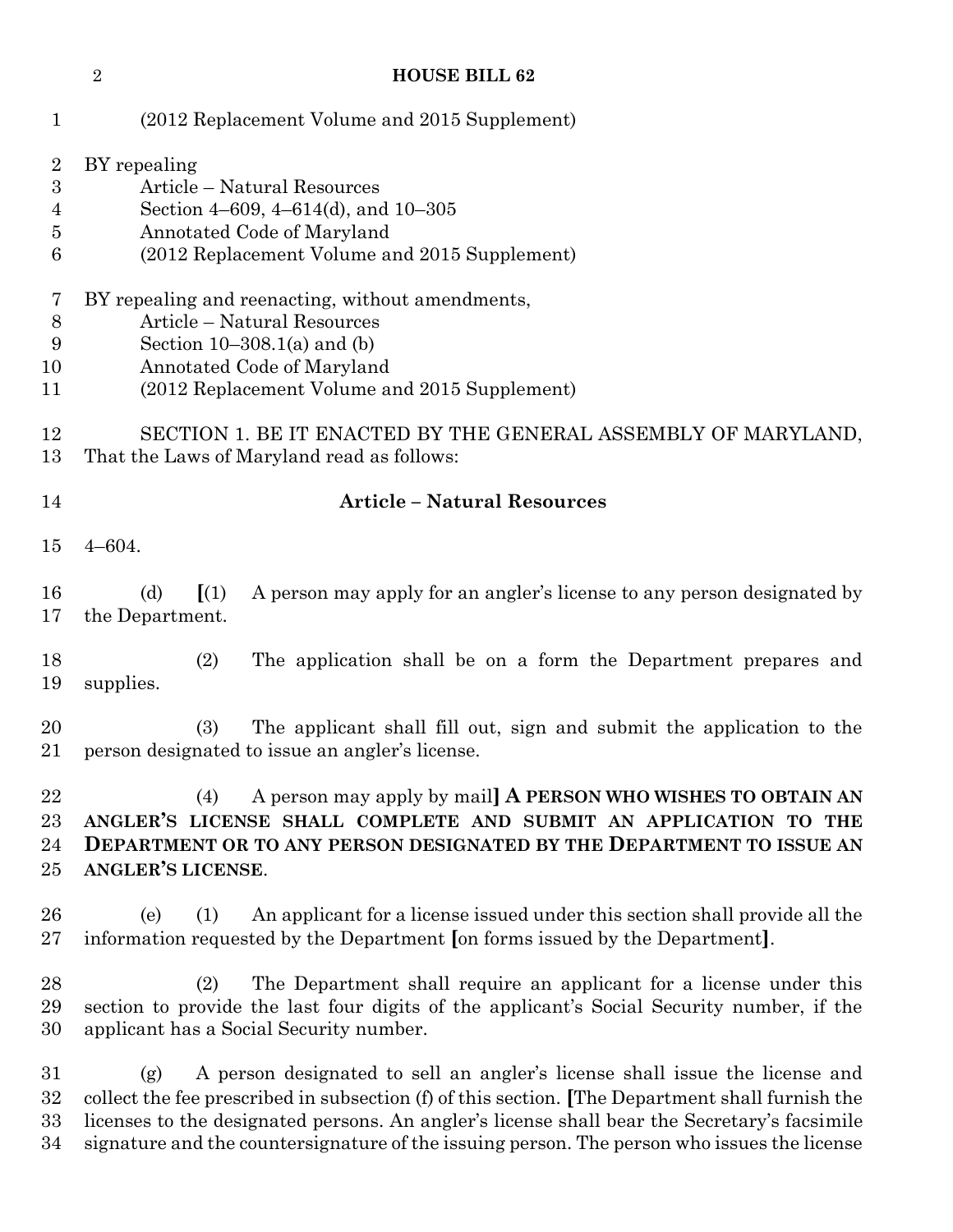shall enter the name and address of the licensee.**]** The collected money shall be transmitted to the Department as prescribed by the Department. As compensation, the agent shall retain \$1 for each license issued.

 (h) (1) Every angler's license shall be valid for 1 year following the date of issuance.

 (2) The licensee shall **[**sign his name in ink on the license at the time of purchase**] ELECTRONICALLY OR PHYSICALLY SIGN THE LICENSE AT THE TIME OF PURCHASE**.

 (3) The license may not be transferred to another person, nor used or presented by any person other than the person to whom it was issued.

4–607.

 (c) A complimentary license is not transferable and shall be issued without a fee **[**on forms the Department designates**]**.

**[**4–609.

 The Department or any authorized agent of the Department may issue a duplicate angler's license for a fee not exceeding \$1 if a person indicates that the angler's license is lost and is on record for previously purchasing an angler's license.**]**

4–611.

 (a) Any person engaged in a retail business who desires to sell angler's licenses as an agent under the Department's control and supervision shall apply to the Department **[**on forms prepared and prescribed by the Department. The Department may furnish angler's licenses on consignment to any agent who provides**] AND PROVIDE** a bond or other security deemed sufficient and adequate by the Department to insure payment for the licenses.

 (b) **[**The agent shall fill out every license and duplicate stub in a legible and proper manner and submit any necessary report of sales together with the duplicate stubs after the first day of each month as long as he sells these licenses in accordance with § 4–604 of this subtitle. The report and stubs shall reach the Department by the seventh day of each succeeding month. The Department shall reimburse any agent who does not dispose of every angler's license purchased from the Department and who presents the unused licenses intact in their original books to the Department for a refund before March 31 of each year, for the amount of licenses returned and after they are checked and found correct. Every angler's license not returned by March 31 shall be deemed sold and is not reimbursable, unless accompanied by a notarized statement stating why the license is returned late. The Department, after review, may reimburse the agent**] LICENSE FEES**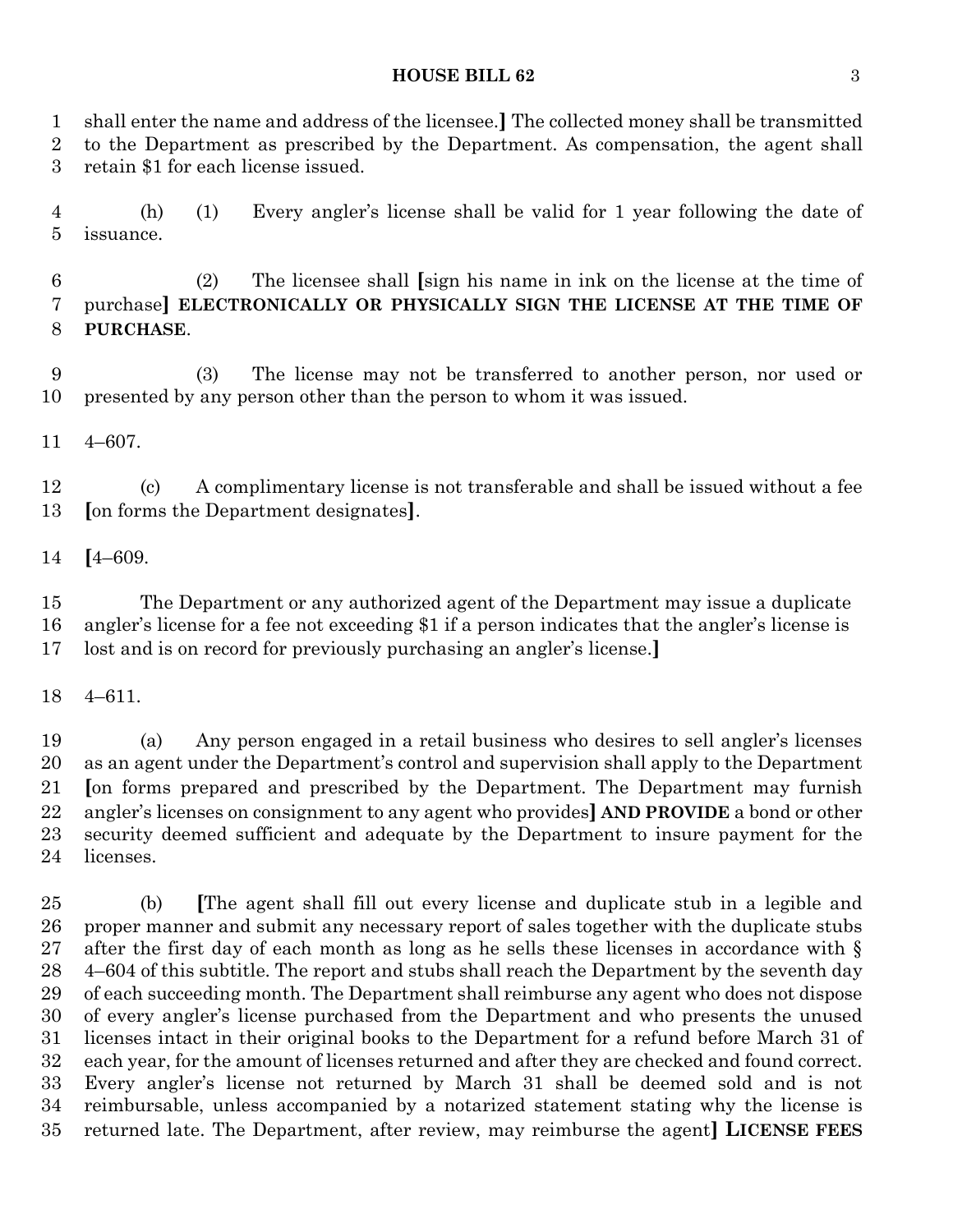# **COLLECTED BY AN AGENT SHALL BE FORWARDED TO THE DEPARTMENT ON A SCHEDULE AND IN A MANNER PRESCRIBED BY THE DEPARTMENT**.

 (c) **(1)** An agent may not make any false statement concerning any date of issuance or other license data. **[**Every license book or stub shall be available for any law enforcement officer to inspect at any time during the regular business day.**]**

 **(2)** An agent may not issue any license without receiving the license fees required by law. **[**A receipt may not be issued in lieu of an angler's license.**]**

 (d) In addition to any other penalty provided for in this title, any agent convicted of violating **[**the provisions of**]** this section shall **[**have his angler's license–issuing privilege rescinded**] LOSE THE AGENT'S PRIVILEGES**.

4–613.

 (a) **[**A Natural Resources police officer or law enforcement officer may confiscate**] THE DEPARTMENT MAY SUSPEND** a person's angler's license if it is transferred to another person or used or presented **TO A LAW ENFORCEMENT OFFICER** by a person other than the person to whom it was issued**, PENDING THE DISPOSITION OF A CRIMINAL PROCEEDING AGAINST THE OTHER PERSON**.

 (b) In addition to any penalty provided in this title, if any person is convicted of fishing without a proper angler's license in his possession, or using another person's angler's license, the angler's license shall be **[**confiscated**] RENDERED VOID**. The person upon whom the angler's license is found and the licensee**[**,**]** may not procure an angler's license **[**the following calendar year**] FOR 1 YEAR FOLLOWING THE DATE OF CONVICTION**. However, the provisions of this section do not apply to a licensee who does not knowingly give his license to another.

4–614.

 **[**(d) The Department or any authorized agent of the Department may issue a duplicate trout stamp for a fee not exceeding \$1 if a person indicates that the trout stamp is lost and is on record for previously purchasing a trout stamp.**]**

4–713.

 (a) A person who fishes with haul seine equipment shall **[**carry**] POSSESS** a tidal fish license to catch finfish.

4–731.

 (a) (1) Except as provided in paragraph (2) of this subsection, a person may not sell, offer for sale, or transport across a boundary of the State any striped bass,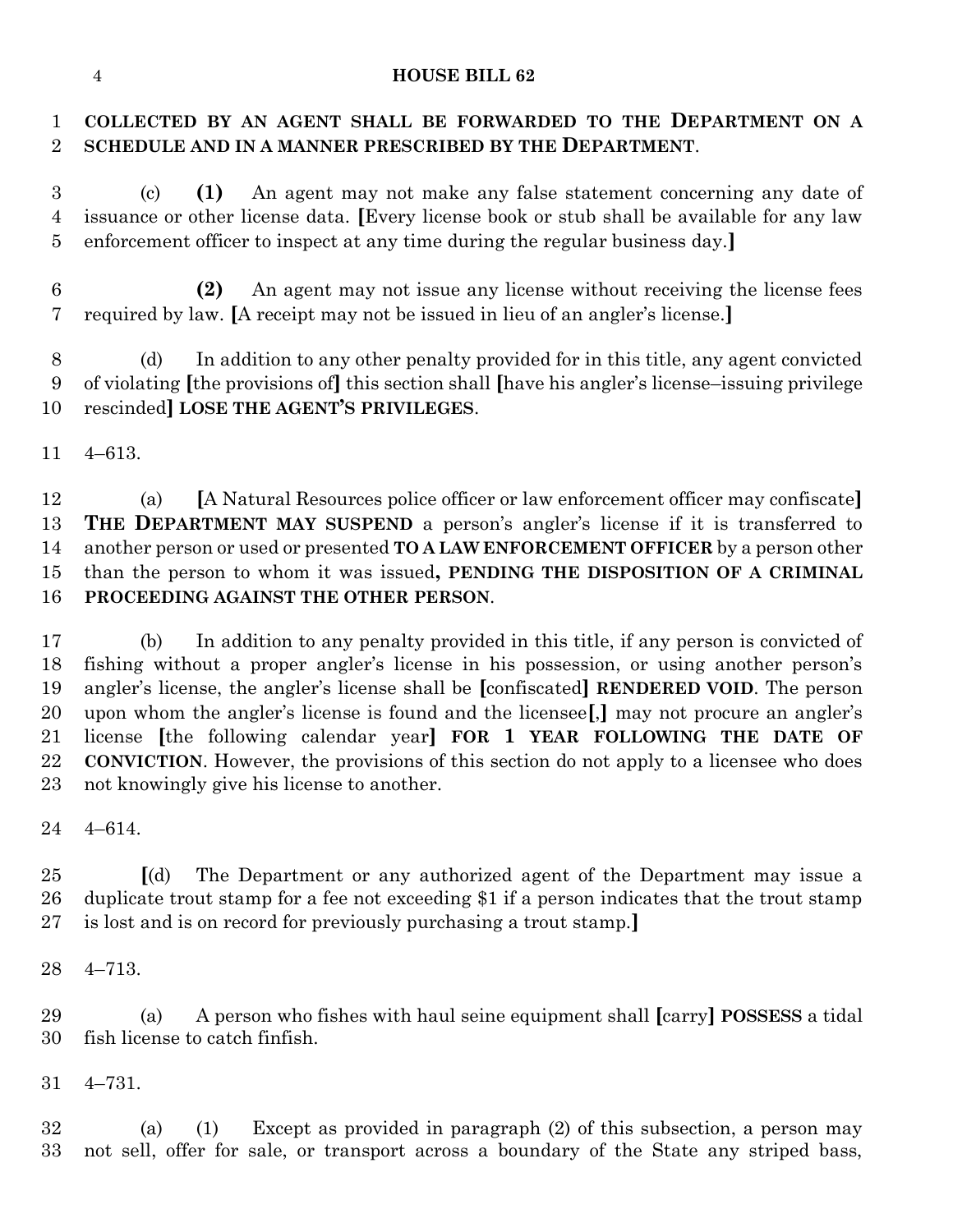commonly known as rockfish, caught from the State waters of the Chesapeake Bay and its tributaries unless the person **[**has in his possession**] POSSESSES** one of the following: (i) A valid commercial fishing license issued in his name; (ii) A dated bill of sale signed by the licensed commercial fisherman who caught the fish; or (iii) A dated bill of sale signed by a dealer or wholesaler from whom the fish were purchased. (2) However, a nonresident of the State who has caught striped bass from State waters by hook and line may transport across a boundary of the State not more than 100 pounds of striped bass on any day for any purpose other than sale. 4–745. 12 (a) (1) Except as provided in subsections (c) and (d) of this section and  $\S$  4–217 of this title, a person may not fish for finfish in the Chesapeake Bay or in its tributaries up to tidal boundaries or in State waters of the Atlantic Ocean and the Atlantic coastal bays and their tributaries without first obtaining a Chesapeake Bay and coastal sport fishing license or registration issued under subsection (d)(3) of this section and possessing **[**evidence of**]** the license or registration. (4) An applicant for a license issued under this section shall provide all the information requested by the Department **[**on forms issued by the Department**]**. (b) (1) The Department may designate a person engaged in a commercial enterprise to sell the Chesapeake Bay and coastal sport fishing license or issue a registration under subsection (d) of this section as an agent under the Department's control and supervision. (2) (i) As compensation, the agent shall retain \$1 for each license issued. 26 (ii) There is no agent compensation for each registration issued. (3) **[**The Chesapeake Bay and coastal sport fishing license shall be furnished to an agent upon satisfactory payment or upon consignment and only if the Department is given adequate security to insure ultimate payment by an agent to the Department for the licenses. (4)**]** (i) Except as provided in subparagraph (ii) of this paragraph, all fees collected on behalf of the Department pursuant to this section shall be remitted to the Department in accordance with its rules and regulations for deposit with the State Treasurer to the credit of the Fisheries Research and Development Fund to be used for the replenishment, protection, and conservation of fish stocks caught by recreational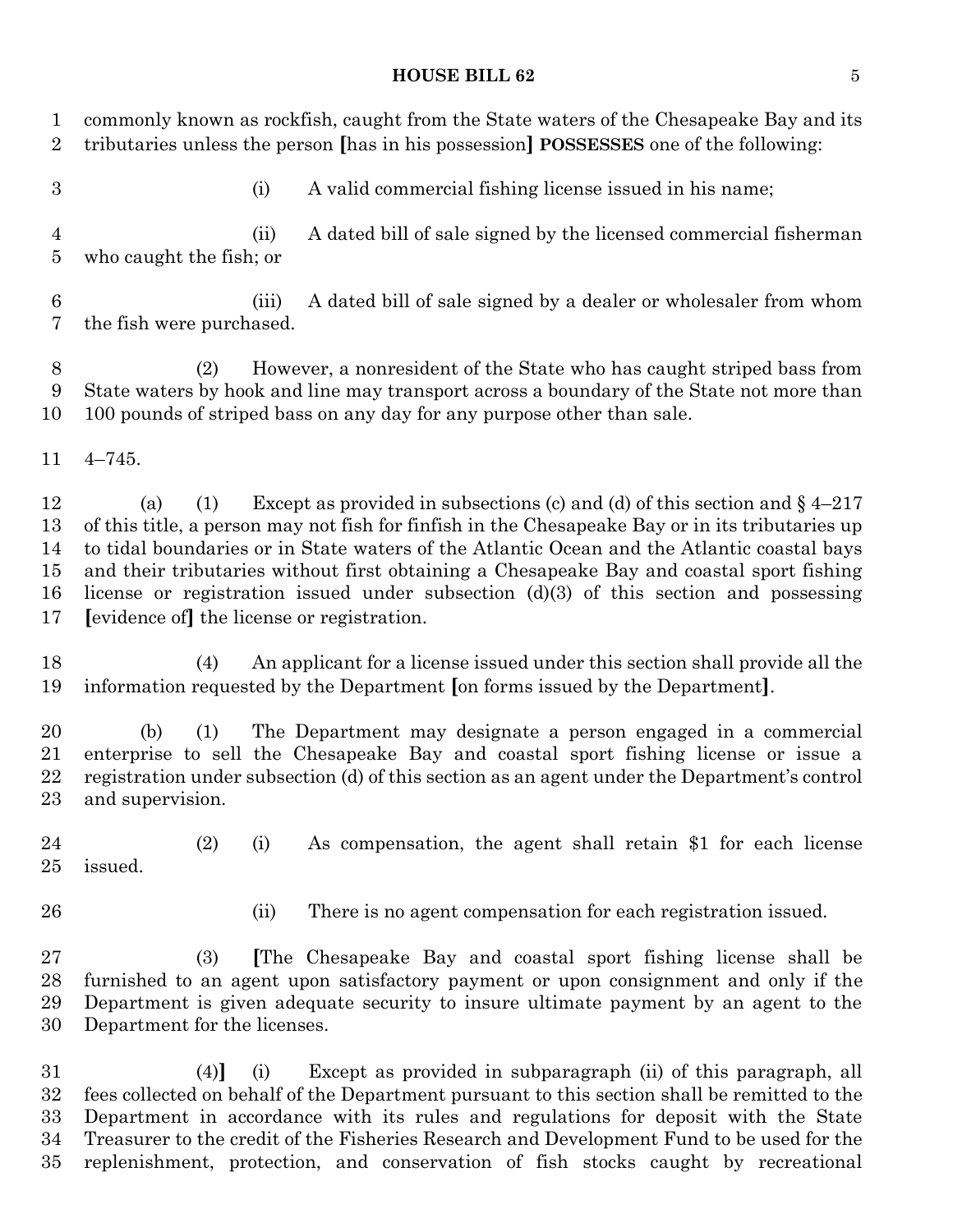fishermen, for enhancement of recreational fishing opportunities, and for research concerning tidal fishery resources. The Department shall publicly report annually the amounts collected and the expenditures.

 (ii) In fiscal year 1999 and in each subsequent fiscal year, the Department, for the purposes set forth in subparagraph (iii) of this paragraph, shall use: 1. \$2 from the sale of each license under subsection (a) of this section; 8 2.  $$20$  from the sale of each license under subsection (d)(2) of this section; and 3. \$225 of the special charter boat license under subsection 11 (d)(1) of this section. (iii) The Department shall use the moneys specified in subparagraph (ii) of this paragraph for: 14 1. Achieving the maximum federal fund apportionments; 2. Management assessment and sport fishing surveys; and 3. Angler outreach and public fishing information.

 **[**(5)**] (4)** In the preparation of plans for the expenditure of license receipts, the Secretary annually shall solicit the advice and opinions of the Department's Sport Fisheries Advisory Commission, representative fishing and boating associations, and other interested parties.

 **(5) IN ADDITION TO ANY OTHER PENALTY PROVIDED FOR IN THIS TITLE, AN AGENT CONVICTED OF VIOLATING THIS SECTION SHALL LOSE THE AGENT'S PRIVILEGES.**

 (d) (3) (i) An individual shall register with the Department before fishing in any of the following areas that do not require a Chesapeake Bay and coastal sport fishing license:

27 1. A free fishing area established under § 4–214(b)(1) of this title with hook and line;

 2. On private real property bordering on tidal water as an owner or tenant of the property, or a spouse or an immediate family member who resides on the property with the owner or tenant; and

3. On a boat licensed under paragraph (2) of this subsection.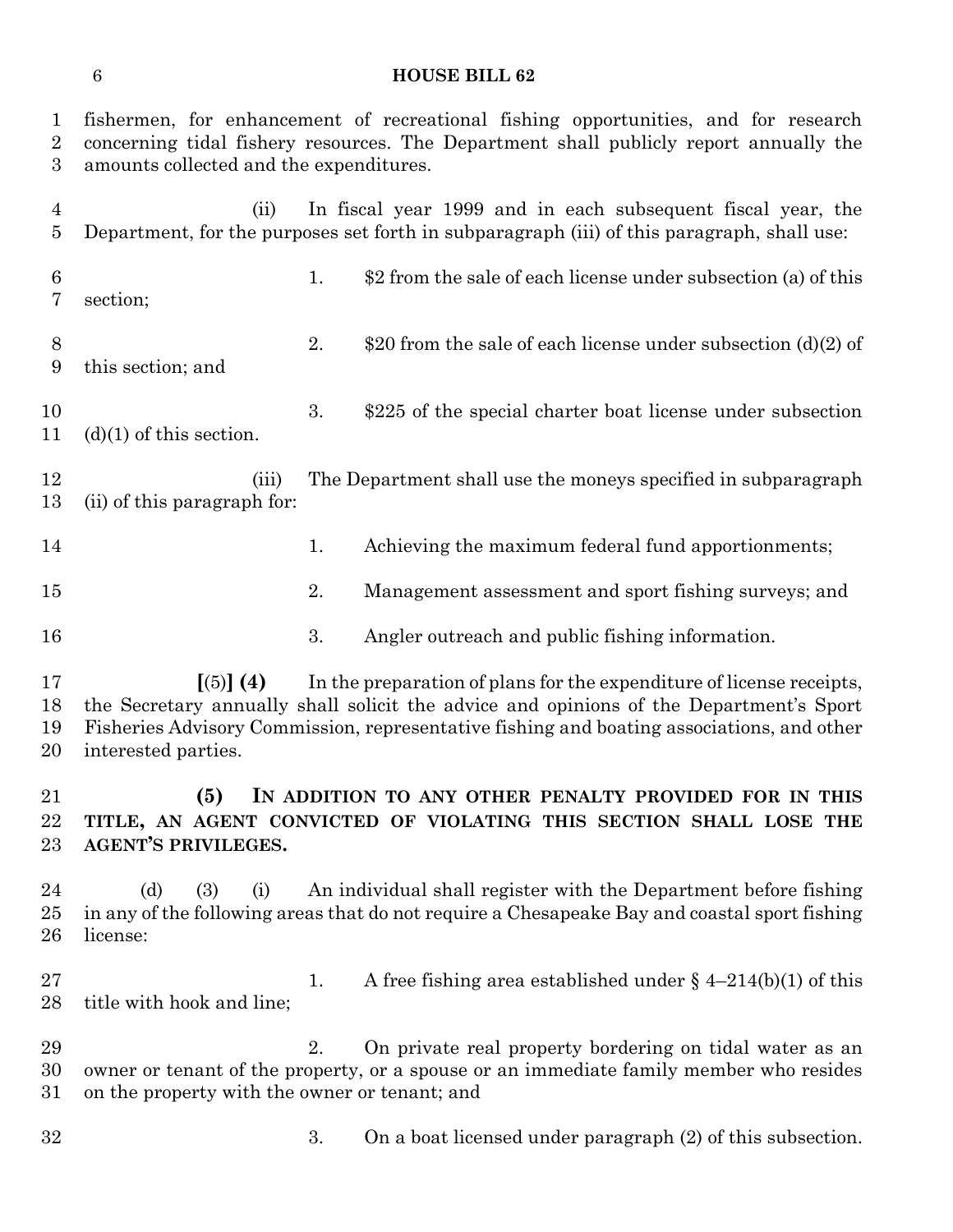(ii) There is no fee for registration under this paragraph.

 (iii) An individual required to register under this paragraph shall provide all the information requested by the Department **[**on forms issued by the Department**]**.

 (e) (3) A complimentary license is not transferable **[**and shall be issued on forms the Department designates**]**.

10–301.

 (d) **[**(1) A person may apply for a hunter's license to any person designated by the Department.

 (2) The application shall be on a form the Department prepares and supplies.

 (3) The applicant shall fill out, sign, and submit the application to the person designated to issue the hunter's license.

 (4) A person may apply by mail**] A PERSON WHO WISHES TO OBTAIN A HUNTING LICENSE SHALL COMPLETE AND SUBMIT AN APPLICATION TO THE DEPARTMENT OR TO ANY PERSON DESIGNATED BY THE DEPARTMENT TO ISSUE A HUNTING LICENSE**.

 (e) **[**(1) The application shall contain the applicant's name, height, color of eyes and hair, place of residence, and**] AN APPLICANT FOR A LICENSE ISSUED UNDER THIS SECTION SHALL PROVIDE ALL THE INFORMATION REQUIRED BY THE DEPARTMENT, INCLUDING** the last four digits of the applicant's Social Security number, if the applicant has a Social Security number.

 **[**(2) If the applicant is a nonresident, the applicant also shall present the applicant's driver's license, voter's card, or resident hunter's license.**]**

 (f) Before a hunting license may be issued the applicant for the license shall **[**sign a statement which says:

 "I understand that this hunting license does not of itself permit me to hunt on private property, and if I do so without permission of the owner, I may be subject to a fine."**] ACKNOWLEDGE, AS A COMPONENT OF THE APPLICATION, THAT A HUNTING LICENSE DOES NOT OF ITSELF PERMIT AN INDIVIDUAL TO HUNT ON PRIVATE PROPERTY.**

 (h) **(1)** The person designated to sell the hunting licenses and individual hunting stamps shall issue the hunting licenses and individual hunting stamps and collect the fee prescribed in subsection (g) of this section. **[**A hunting license may not be issued to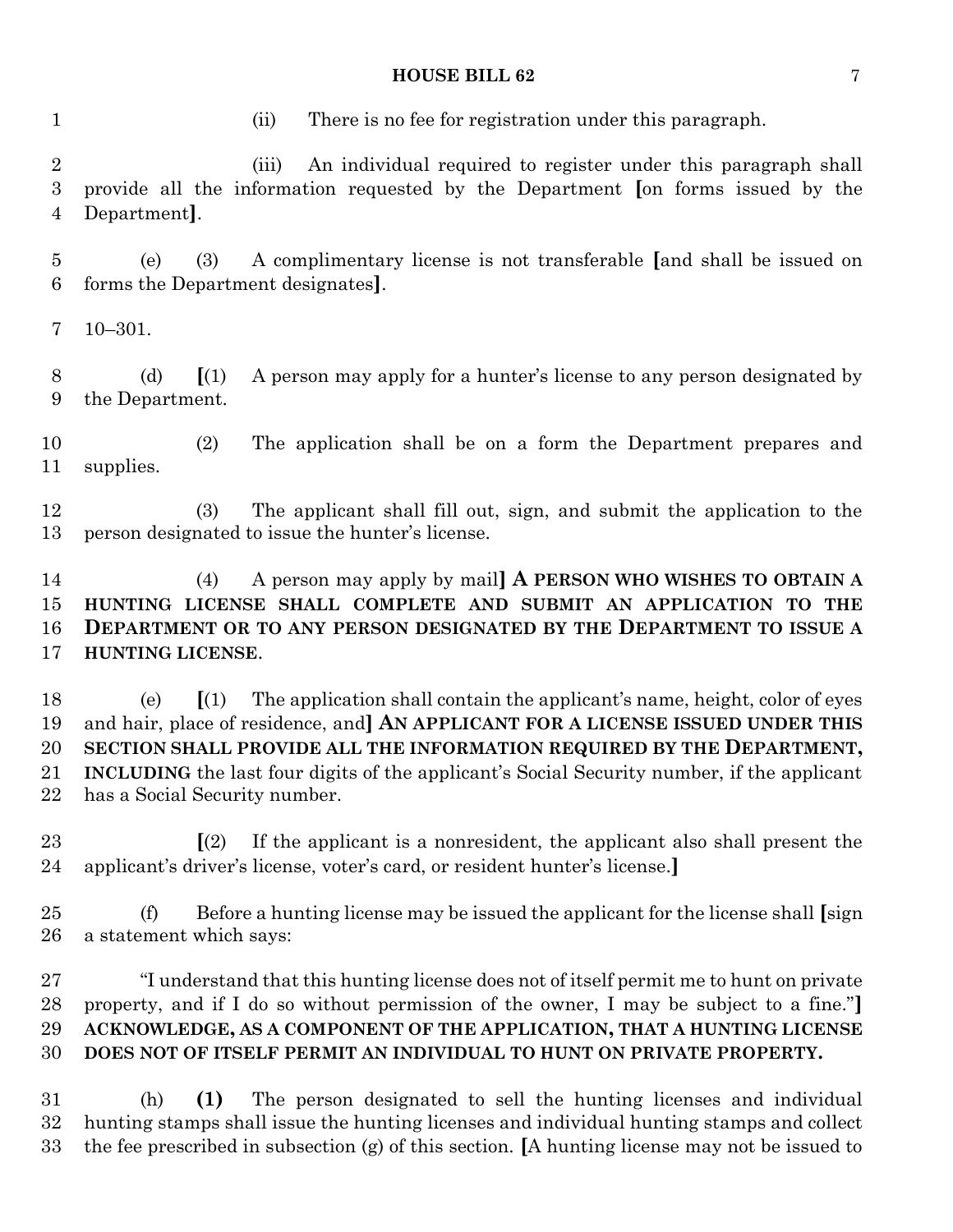any person under the age of 16 years without the written consent of the person's parent or guardian. The Department shall furnish the hunting licenses and individual hunting stamps to the designated person. The issuing person shall countersign the license, and retain the duplicate copy of the license. The duplicate copies and money collected every month shall be mailed to the Department on the first day of the succeeding month each year.**]**

 **(2)** The designated person who sells and issues the hunting licenses and individual hunting stamps shall retain as compensation 75 cents for each resident senior hunting license and individual hunting stamp sold and issued and shall retain as compensation \$1.50 for each resident junior, nonresident junior, resident regular, nonresident regular, **NONRESIDENT SENIOR,** and nonresident 3–day hunting license sold and issued.

 (j) The licensee shall **[**sign the licensee's name in ink on**] ELECTRONICALLY OR PHYSICALLY SIGN** the hunting license at the time the licensee obtains the hunting license. It may not be transferred to any other person.

10–302.

 (a) Any person engaged in a retail business who desires to sell the resident hunting license, either nonresident hunting license or individual hunting stamps as an agent under the Department's control and supervision shall apply to the Department **[**on forms prepared and prescribed by the Department. The Department may furnish resident and nonresident hunting licenses of any type and individual hunting stamps on consignment to any agent who provides**] AND PROVIDE** a bond or other security deemed sufficient and adequate by the Department to insure payment for the resident and nonresident hunting licenses of any type and individual hunting stamps.

 (b) **[**(1) The agent shall fill out every license and duplicate license in a legible and proper manner.

 (2) The agent shall submit any necessary report of sale together with the duplicate license after the first day of each month as long as the agent sells these licenses 29 in accordance with  $\S 10-301$  of this subtitle. The report and duplicate licenses shall reach the Department by the seventh day of each succeeding month.

 (3) The Department shall reimburse any agent not operating on consignment the sum paid for unissued resident and nonresident hunting licenses of any type and individual hunting stamps provided they are returned intact, and still attached in the issuing books by June 30 of each year, and have been checked and found to be correct by the Department. Every hunting license and individual hunting stamp not returned by June 30 shall be deemed sold and not reimbursable unless accompanied by a statement under oath stating why the hunting license or individual hunting stamp is returned late. The Department, after review, may reimburse the agent**] LICENSE FEES COLLECTED BY**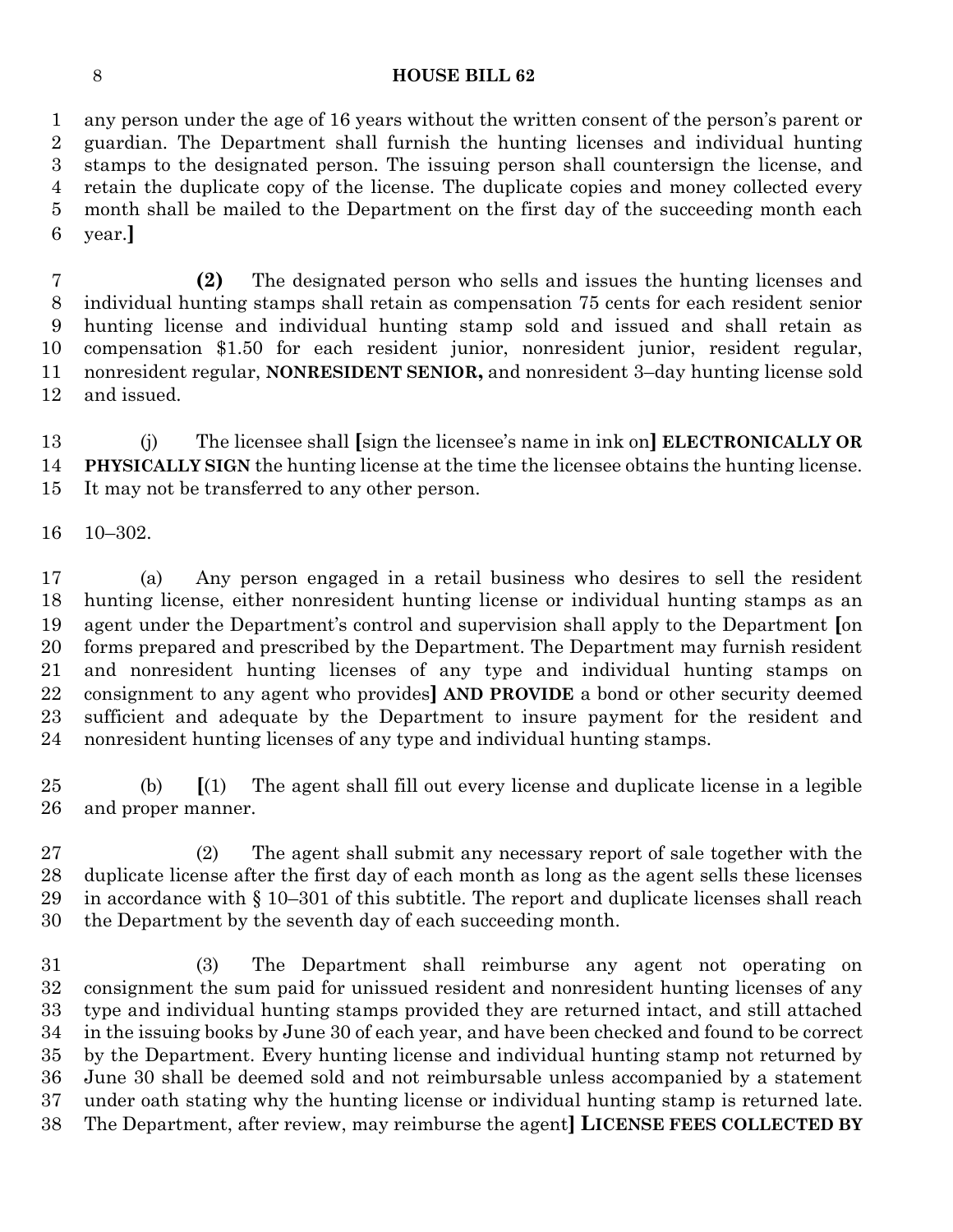# 1 AN AGENT SHALL BE FORWARDED TO THE DEPARTMENT ON A SCHEDULE AND IN A **MANNER PRESCRIBED BY THE DEPARTMENT**.

 (c) **(1) [**A designated person**] AN AGENT** may not make any false statement concerning any date of issuance or other resident or nonresident hunting license of any type or individual hunting stamp data. **[**Every hunting license book, duplicate individual hunting license, or individual hunting stamp shall be available for any law enforcement officer to inspect at any time during the regular business day.**]**

 **(2)** An agent may not issue any hunting license or individual hunting stamp without receiving the fees required by law. **[**A receipt may not be issued in lieu of a hunting license or individual hunting stamp.**]**

 (d) In addition to any other penalty provided for by the provisions of this title, any agent convicted of violating the provisions of this section shall **[**have the agent's hunting license and individual hunting stamp issuing privilege rescinded**] LOSE THE AGENT'S PRIVILEGES**.

10–303.

 (a) (1) The Department annually may issue a complimentary hunter's license to the President of the United States, the governor of any state, or an official or an enforcement officer of the game and fish management agency of another state which reciprocally offers complimentary hunting licenses.

 (2) (i) The Department may issue a lifetime complimentary hunter's license to a Maryland resident who certifies that the resident is a former prisoner of war or 100% service connected disabled American veteran.

 (ii) The Department may issue a lifetime complimentary hunter's license to an out–of–state person who certifies that the person is a former prisoner of war or a 100% service connected disabled American veteran if the person's state of residence extends similar privileges to former prisoners of war or 100% service connected disabled American veterans of this State.

 (3) A complimentary license is not transferable **[**and shall be issued on forms designated by the Department**]**.

**[**10–305.

 If any person loses the person's hunter's license, the person may make affidavit stating the date the license was issued, its number, description, and the name of the designated person who issued the license. Upon receipt of this information the Department may issue a duplicate hunting license for a \$5 fee.**]**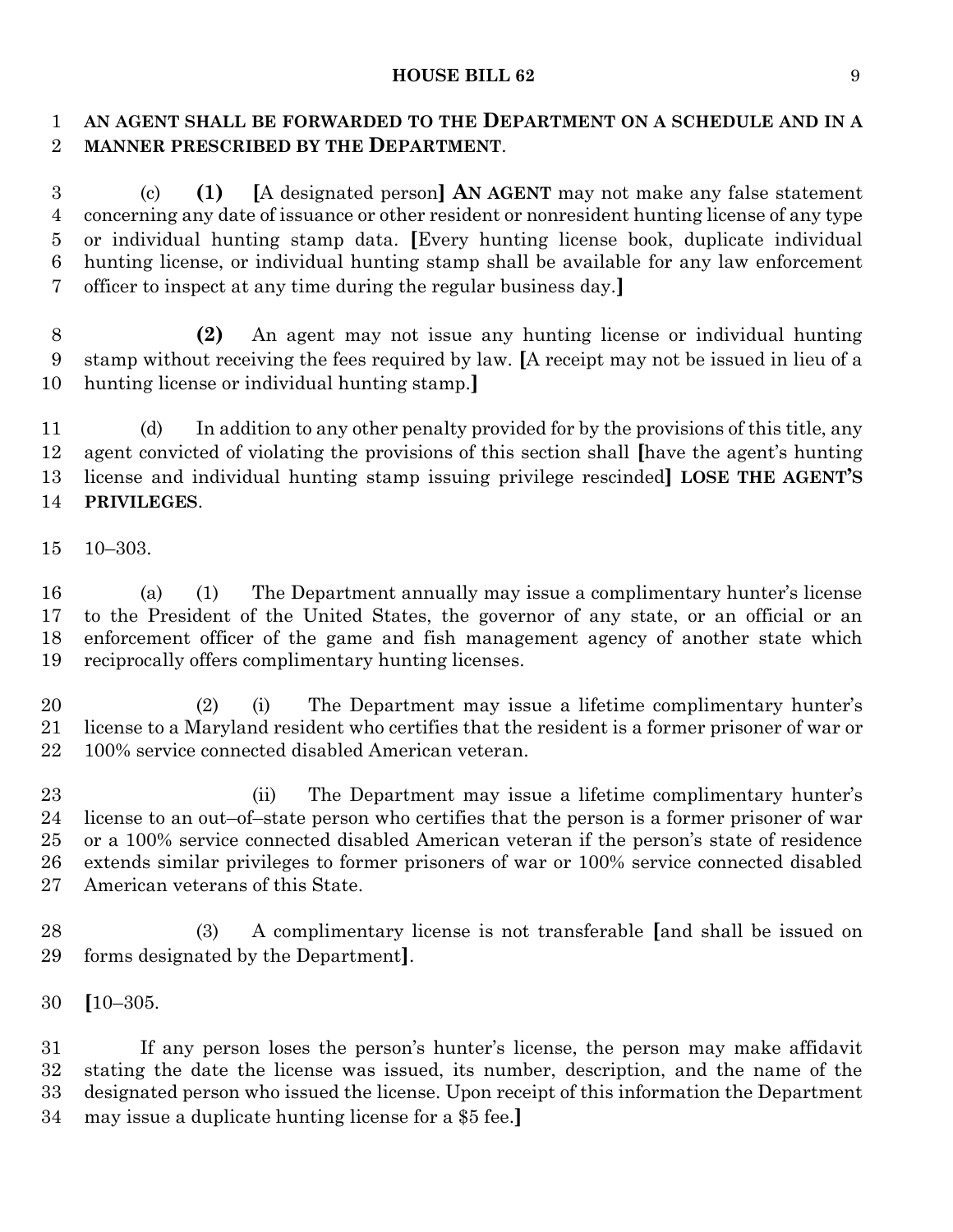10–307.

 The Department may issue a special permit to a disabled person who has a hunting license authorizing the person to hunt from a stopped vehicle which is not on a public highway. The Department shall prescribe regulations requiring applicants to submit reasons for granting this permit, and shall require every licensee to **[**carry**] POSSESS** this permit while hunting.

10–308.1.

 (a) In addition to any other requirement, a person hunting migratory game birds in the State first shall purchase a Maryland migratory game bird stamp.

 (b) (1) A person may obtain a Maryland migratory game bird stamp for a fee of \$9.00 from any person designated by the Department. The issuing person designated shall retain the sum of 75 cents as compensation for issuing each stamp. The balance of the fee is paid over and accounted for to the State Treasurer. The Treasurer shall credit all such fees received to the State Wildlife Management and Protection Fund, in accordance with § 10–209 of this title.

 (2) The Department may sell expired stamps below face value to the general public for a period of 3 years, after which time the Department shall shred any unsold expired stamps. All revenues derived from the sale of these stamps shall revert back to the Game Management Fund.

 (c) **[**A printed receipt from the Department showing proof of purchase of the Maryland migratory game bird stamp must be carried on the person while hunting migratory game birds**] WHILE HUNTING MIGRATORY GAME BIRDS, A PERSON MUST BE IN POSSESSION OF PROOF OF PURCHASE OF THE MARYLAND MIGRATORY GAME BIRD STAMP**.

10–312.

 (a) **[**A Natural Resources police officer or law enforcement officer shall confiscate**] THE DEPARTMENT SHALL SUSPEND** a person's hunter's license if the license is used or presented **TO A LAW ENFORCEMENT OFFICER** by a person other than the person to whom the license was issued**, PENDING THE DISPOSITION OF A CRIMINAL PROCEEDING AGAINST THE OTHER PERSON**.

 (b) In addition to any penalty provided in this title, if any person is convicted of hunting without a proper hunter's license in the person's possession, or using another person's hunter's license, the hunter's license shall be **[**confiscated**] RENDERED VOID**. The person upon whom the hunter's license is found and the licensee may not procure a hunter's license the following **[**calendar**] HUNTING LICENSE** year. However, this section does not apply to a licensee who does not knowingly give the licensee's license to another.